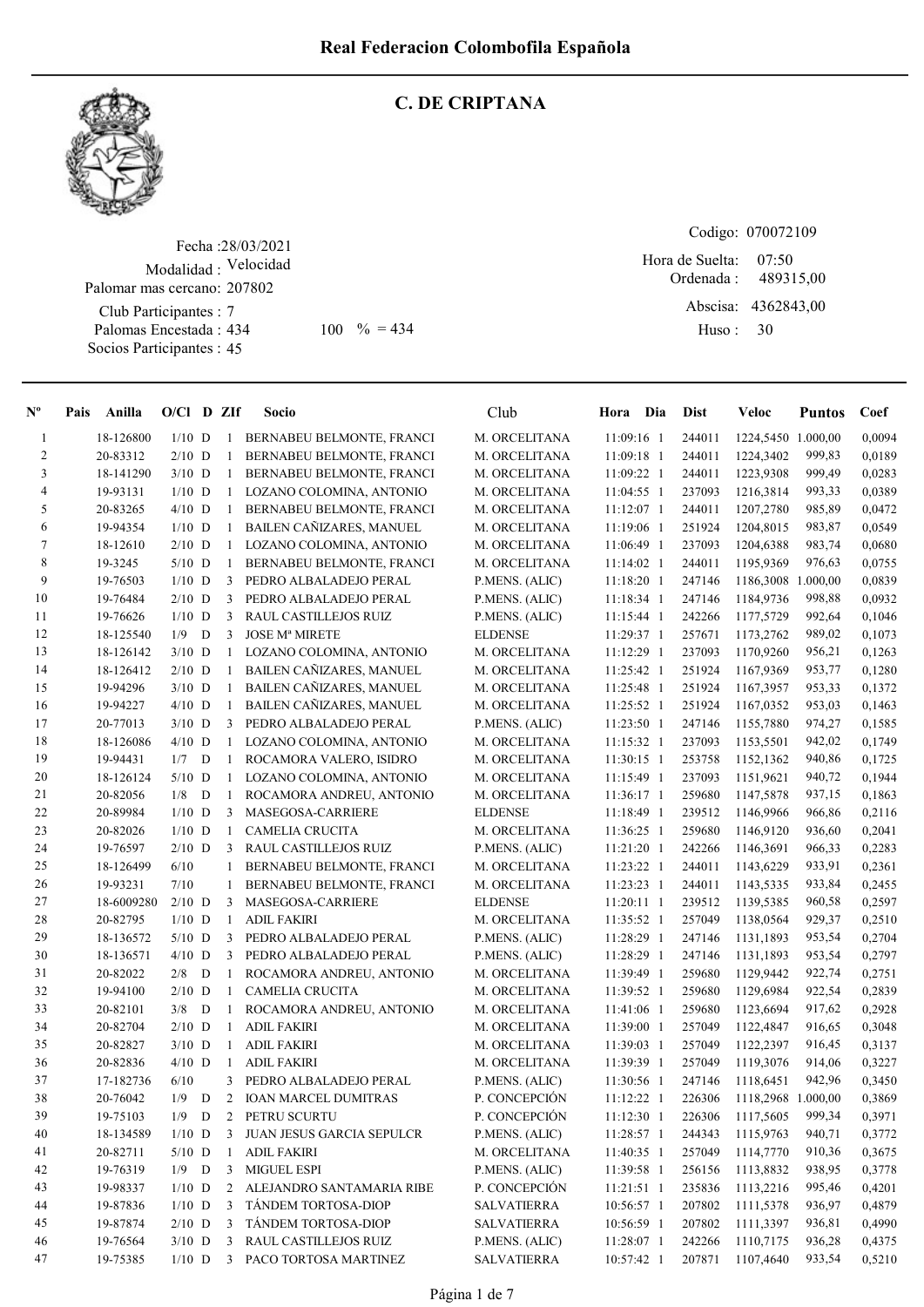| $\mathbf{N}^{\mathbf{o}}$ | Pais | Anilla                 | $O/Cl$ D ZIf         |             |                | Socio                                           | Club                                     | Hora                     | Dia | <b>Dist</b>      | Veloc                       | <b>Puntos</b>    | Coef             |
|---------------------------|------|------------------------|----------------------|-------------|----------------|-------------------------------------------------|------------------------------------------|--------------------------|-----|------------------|-----------------------------|------------------|------------------|
| 48                        |      | 19-93276               | 8/10                 |             |                | 1 BERNABEU BELMONTE, FRANCI                     | M. ORCELITANA                            | 11:30:29 1               |     | 244011           | 1106,7095                   | 903,77           | 0,4533           |
| 49                        |      | 19-93230               | 9/10                 |             | $\mathbf{1}$   | BERNABEU BELMONTE, FRANCI                       | M. ORCELITANA                            | 11:30:33 1               |     | 244011           | 1106,3750                   | 903,49           | 0,4627           |
| 50                        |      | 18-134582              | $2/10$ D             |             | 3              | <b>JUAN JESUS GARCIA SEPULCR</b>                | P.MENS. (ALIC)                           | 11:30:58 1               |     | 244343           | 1105,7912                   | 932,13           | 0,4715           |
| 51                        |      | 17-172068              | 6/10                 |             | 1              | LOZANO COLOMINA, ANTONIO                        | M. ORCELITANA                            | 11:24:43 1               |     | 237093           | 1104,2133                   | 901,73           | 0,4956           |
| 52                        |      | 18-150634              | $3/10$ D             |             | 3              | TÁNDEM TORTOSA-DIOP                             | <b>SALVATIERRA</b>                       | 10:59:03 1               |     | 207802           | 1099,1907                   | 926,57           | 0,5766           |
| 53                        |      | 20-91778               | $1/8$ D              |             | 2              | <b>DANIEL ILIE TOADER</b>                       | <b>LA SAFOR</b>                          | 11:47:50 1               |     | 261317           | 1098,7400                   | 982,51           | 0,4673           |
| 54                        |      | 19-76581               | $4/10$ D             |             | 3              | <b>RAUL CASTILLEJOS RUIZ</b>                    | P.MENS. (ALIC)                           | 11:30:32 1               |     | 242266           | 1098,5459                   | 926,02           | 0,5136           |
| 55<br>56                  |      | 19-87811<br>19-87875   | $2/10$ D<br>$3/10$ D |             | 3<br>3         | PACO TORTOSA MARTINEZ<br>PACO TORTOSA MARTINEZ  | <b>SALVATIERRA</b><br><b>SALVATIERRA</b> | 10:59:16 1<br>10:59:18 1 |     | 207871<br>207871 | 1098,2969<br>1098,1035      | 925,81<br>925,65 | 0,6096<br>0,6207 |
| 57                        |      | 19-76527               | $3/10$ D             |             | 3              | JUAN JESUS GARCIA SEPULCR                       | P.MENS. (ALIC)                           | 11:32:33 1               |     | 244343           | 1097,9241                   | 925,50           | 0,5375           |
| 58                        |      | 19-87824               | $4/10$ D             |             | 3              | PACO TORTOSA MARTINEZ                           | <b>SALVATIERRA</b>                       | 10:59:20 1               |     | 207871           | 1097,9102                   | 925,49           | 0,6429           |
| 59                        |      | 18-151752              | $2/7$ D              |             | -1             | ROCAMORA VALERO, ISIDRO                         | M. ORCELITANA                            | $11:41:11$ 1             |     | 253758           | 1097,6483                   | 896,37           | 0,5357           |
| 60                        |      | 19-84391               | 1/7                  | D           | $\overline{2}$ | ANDRÉS MORAGUES APARISI                         | <b>LA SAFOR</b>                          | 11:45:24 1               |     | 258382           | 1097,6296                   | 981,51           | 0,5351           |
| 61                        |      | 19-87832               | $4/10$ D             |             | 3              | TÁNDEM TORTOSA-DIOP                             | <b>SALVATIERRA</b>                       | 10:59:47 1               |     | 207802           | 1094,9434                   | 922,98           | 0,6764           |
| 62                        |      | 18-151175              | $1/10$ D             |             | 3              | FERMIN MARTINEZ GARCIA                          | P.MENS. (ALIC)                           | 11:38:21 1               |     | 249626           | 1093,1728                   | 921,49           | 0,5723           |
| 63                        |      | 19-75047               | 2/9                  | D           | 2              | <b>IOAN MARCEL DUMITRAS</b>                     | P. CONCEPCIÓN                            | 11:17:29 1               |     | 226306           | 1090,7189                   | 975,33           | 0,6414           |
| 64                        |      | 17-180223              | 1/9                  | $\mathbf D$ | $\overline{2}$ | JOSE L. CANALES SANCHEZ                         | P. CONCEPCIÓN                            | 11:25:39 1               |     | 235196           | 1090,6376                   | 975,26           | 0,6270           |
| 65                        |      | 17-180186              | 2/9                  | $\mathbf D$ | 2              | JOSE L. CANALES SANCHEZ                         | P. CONCEPCIÓN                            | 11:25:43 1               |     | 235196           | 1090,3005                   | 974,96           | 0,6368           |
| 66                        |      | 20-77019               | 7/10                 |             | 3              | PEDRO ALBALADEJO PERAL                          | P.MENS. (ALIC)                           | 11:36:47 1               |     | 247146           | 1089,7891                   | 918,64           | 0,6153           |
| 67                        |      | 18-134254              | 3/9                  | D           | $\overline{2}$ | JOSE L. CANALES SANCHEZ                         | P. CONCEPCIÓN                            | 11:25:53 1               |     | 235196           | 1089,4588                   | 974,21           | 0,6564           |
| 68                        |      | 19-87668               | 4/9                  | D           | $\overline{2}$ | JOSE L. CANALES SANCHEZ                         | P. CONCEPCIÓN                            | 11:25:53 1               |     | 235196           | 1089,4588                   | 974,21           | 0,6662           |
| 69                        |      | 19-94115               | $3/10$ D             |             | $\mathbf{1}$   | <b>CAMELIA CRUCITA</b>                          | M. ORCELITANA                            | 11:48:30 1               |     | 259680           | 1088,8050                   | 889,15           | 0,6122           |
| 70                        |      | 18-126560              | $5/10$ D             |             | -1             | BAILEN CAÑIZARES, MANUEL                        | M. ORCELITANA                            | 11:41:25 1               |     | 251924           | 1088,6165                   | 888,99           | 0,6402           |
| 71<br>72                  |      | 19-76500<br>19-76617   | $8/10$<br>$5/10$ D   |             | 3<br>3         | PEDRO ALBALADEJO PERAL<br>RAUL CASTILLEJOS RUIZ | P.MENS. (ALIC)<br>P.MENS. (ALIC)         | 11:37:11 1<br>11:32:44 1 |     | 247146<br>242266 | 1087,8703<br>1087,6953      | 917,02           | 0,6619<br>0,6848 |
| 73                        |      | 20-76713               | 1/9                  | D           | 2              | <b>GONZALO MICO CORTES</b>                      | P. CONCEPCIÓN                            | 11:17:33 1               |     | 225371           | 1085,8636                   | 916,87<br>970,99 | 0,7463           |
| 74                        |      | 20-82790               | 6/10                 |             | $\mathbf{1}$   | <b>ADIL FAKIRI</b>                              | M. ORCELITANA                            | 11:47:26 1               |     | 257049           | 1082,6155                   | 884,09           | 0,6633           |
| 75                        |      | 19-76004               | $2/10$ D             |             | 3              | FERMIN MARTINEZ GARCIA                          | P.MENS. (ALIC)                           | 11:40:38 1               |     | 249626           | 1082,3501                   | 912,37           | 0,6923           |
| 76                        |      | 18-151070              | $1/10$ D             |             | 3              | JUAN PUCHE ROQUE                                | P.MENS. (ALIC)                           | 11:40:32 1               |     | 248937           | 1079,8308                   | 910,25           | 0,7035           |
| 77                        |      | 20-77855               | $1/10$ D             |             | 3              | <b>ION NITU</b>                                 | P.MENS. (ALIC)                           | 11:38:44 1               |     | 246795           | 1078,9639                   | 909,51           | 0,7189           |
| 78                        |      | 18-126444              | 6/10                 |             | $\mathbf{1}$   | BAILEN CAÑIZARES, MANUEL                        | M. ORCELITANA                            | 11:43:30 1               |     | 251924           | 1078,9036                   | 881,06           | 0,7134           |
| 79                        |      | 20-82737               | 7/10                 |             | $\mathbf{1}$   | <b>ADIL FAKIRI</b>                              | M. ORCELITANA                            | 11:48:20 1               |     | 257049           | 1078,5273                   | 880,75           | 0,7081           |
| 80                        |      | 16-189299              | $1/9$ D              |             | 3              | <b>JUAN ANTONIO GONZALES</b>                    | P.MENS. (ALIC)                           | 11:43:36 1               |     | 251666           | 1077,3373                   | 908,14           | 0,7324           |
| 81                        |      | 19-76575               | 6/10                 |             | 3              | RAUL CASTILLEJOS RUIZ                           | P.MENS. (ALIC)                           | 11:35:00 1               |     | 242266           | 1076,7378                   | 907,64           | 0,7704           |
| 82                        |      | 20-82835               | 8/10                 |             | $\mathbf{1}$   | <b>ADIL FAKIRI</b>                              | M. ORCELITANA                            | 11:48:50 1               |     | 257049           | 1076,2694                   | 878,91           | 0,7350           |
| 83                        |      | 17-180776              | $5/10$ D             |             | 3              | TÁNDEM TORTOSA-DIOP                             | <b>SALVATIERRA</b>                       | 11:03:08 1               |     | 207802           | 1075,9510                   | 906,97           | 0,9203           |
| 84                        |      | 17-6010781             | $1/6$ D              |             |                | 3 ANTONIO RAMON BORJA BERE                      | P.MENS. (ALIC)                           | $11:51:12$ 1             |     | 259256           | 1074,8590                   | 906,05           | 0,7466           |
| 85                        |      | 20-77463               |                      |             |                | $2/10$ D $-3$ $\,$ ION NITU                     | P.MENS. (ALIC)<br>P.MENS. (ALIC)         | 11:39:52 1               |     |                  | 11:39:37 1 246795 1074,8131 | 906,02           | 0,7936<br>0,8029 |
| 86<br>87                  |      | 18-136855<br>17-181121 | $3/10$ D<br>$1/10$ D |             | 3<br>3         | <b>ION NITU</b><br><b>EMILIO GARCIA SEGURA</b>  | <b>ELDENSE</b>                           | 11:20:33 1               |     | 246795<br>226025 | 1073,6441<br>1073,4980      | 905,03<br>904,91 | 0,8869           |
| 88                        |      | 19-87835               | $5/10$ D             |             | 3              | PACO TORTOSA MARTINEZ                           | <b>SALVATIERRA</b>                       | $11:03:44$ 1             |     | 207871           | 1072,9749                   | 904,47           | 0,9754           |
| 89                        |      | 18-134524              | $5/9$ D              |             | $\overline{2}$ | JOSE L. CANALES SANCHEZ                         | P. CONCEPCIÓN                            | 11:29:20 1               |     | 235196           | 1072,3222                   | 958,88           | 0,8719           |
| 90                        |      | 17-182805              | $2/9$ D              |             | 3              | <b>MIGUEL ESPI</b>                              | P.MENS. (ALIC)                           | 11:49:04 1               |     | 256156           | 1071,4835                   | 903,21           | 0,8096           |
| 91                        |      | 20-77801               | $4/10$ D             |             | 3              | <b>ION NITU</b>                                 | P.MENS. (ALIC)                           | 11:40:35 1               |     | 246795           | 1070,3072                   | 902,22           | 0,8496           |
| 92                        |      | 19-94122               | $4/8$ D              |             | 1              | ROCAMORA ANDREU, ANTONIO                        | M. ORCELITANA                            | 11:52:41 1               |     | 259680           | 1070,0364                   | 873,82           | 0,8163           |
| 93                        |      | 19-94152               | $5/8$ D              |             | $\mathbf{1}$   | ROCAMORA ANDREU, ANTONIO                        | M. ORCELITANA                            | 11:52:45 1               |     | 259680           | 1069,7425                   | 873,58           | 0,8252           |
| 94                        |      | 19-93605               | $4/10$ D             |             | 1              | <b>CAMELIA CRUCITA</b>                          | M. ORCELITANA                            | 11:52:48 1               |     | 259680           | 1069,5222                   | 873,40           | 0,8341           |
| 95                        |      | 19-107188              | $1/7$ D              |             | 2              | FRAN VILA BENEYTO                               | P. CONCEPCIÓN                            | 11:16:15 1               |     | 220458           | 1068,8873                   | 955,81           | 0,9929           |
| 96                        |      | 19-87697               | $2/7$ D              |             | $\overline{2}$ | FRAN VILA BENEYTO                               | P. CONCEPCIÓN                            | 11:16:17 1               |     | 220458           | 1068,7146                   | 955,66           | 1,0034           |
| 97                        |      | 20-81085               | $1/5$ D              |             | $\overline{2}$ | JESUS PEREZ HERNANDEZ                           | LA CONTESTANA                            | 11:39:12 1               |     | 244816           | 1068,1326                   | 955,14           | 0,9129           |
| 98                        |      | 19-93240               | 10/10                |             | $\mathbf{1}$   | BERNABEU BELMONTE, FRANCI                       | M. ORCELITANA                            | 11:38:46 1               |     | 244011           | 1066,6370                   | 871,04           | 0,9254           |
| 99                        |      | 19-76524               | $4/10$ D<br>$2/9$ D  |             | 3              | JUAN JESUS GARCIA SEPULCR                       | P.MENS. (ALIC)                           | 11:39:19 1               |     | 244343           | 1065,5266                   | 898,19           | 0,9336           |
| 100<br>101                |      | 17-181456<br>18-150668 | 6/10                 |             | 3<br>3         | <b>JOSE Mª MIRETE</b><br>TÁNDEM TORTOSA-DIOP    | <b>ELDENSE</b><br><b>SALVATIERRA</b>     | 11:51:55 1<br>11:05:14 1 |     | 257671<br>207802 | 1065,1230<br>1064,3777      | 897,85<br>897,22 | 0,8942<br>1,1199 |
| 102                       |      | 18-134671              | 7/10                 |             | 3              | RAUL CASTILLEJOS RUIZ                           | P.MENS. (ALIC)                           | 11:37:45 1               |     | 242266           | 1063,7366                   | 896,68           | 0,9701           |
| 103                       |      | 19-94452               | $3/7$ D              |             | -1             | ROCAMORA VALERO, ISIDRO                         | M. ORCELITANA                            | 11:48:38 1               |     | 253758           | 1063,3804                   | 868,38           | 0,9353           |
| 104                       |      | 19-76514               | $5/10$ D             |             | 3              | JUAN JESUS GARCIA SEPULCR                       | P.MENS. (ALIC)                           | 11:39:49 1               |     | 244343           | 1063,2084                   | 896,23           | 0,9807           |
| 105                       |      | 18-151187              | $3/10$ D             |             | 3              | FERMIN MARTINEZ GARCIA                          | P.MENS. (ALIC)                           | $11:45:02$ 1             |     | 249626           | 1062,0876                   | 895,29           | 0,9692           |
| 106                       |      | 19-98932               | $5/10$ D             |             | 3              | <b>ION NITU</b>                                 | P.MENS. (ALIC)                           | 11:42:23 1               |     | 246795           | 1062,0168                   | 895,23           | 0,9896           |
| 107                       |      | 19-87878               | 6/10                 |             | 3              | PACO TORTOSA MARTINEZ                           | <b>SALVATIERRA</b>                       | 11:05:57 1               |     | 207871           | 1060,8369                   | 894,23           | 1,1860           |
| 108                       |      | 17-181120              | $2/10$ D             |             | 3              | <b>EMILIO GARCIA SEGURA</b>                     | <b>ELDENSE</b>                           | $11:23:05$ 1             |     | 226025           | 1060,7352                   | 894,15           | 1,1010           |
| 109                       |      | 20-76185               | $1/8$ D              |             | 2              | RUBEN SOLER ALBERO                              | P. CONCEPCIÓN                            | 11:29:07 1               |     | 232301           | 1060,1704                   | 948,02           | 1,0811           |
| 110                       |      | 19-87890               | 7/10                 |             | 3              | TÁNDEM TORTOSA-DIOP                             | <b>SALVATIERRA</b>                       | $11:06:04$ 1             |     | 207802           | 1059,8538                   | 893,41           | 1,2197           |
| 111                       |      | 19-87545               | $1/9$ D              |             | 3              | JOSE A. GARCIA PASCUAL                          | <b>ELDENSE</b>                           | 11:41:20 1               |     | 245066           | 1059,3631                   | 892,99           | 1,0436           |
| 112                       |      | 18-134627              | $2/10$ D             |             | 3              | JUAN PUCHE ROQUE                                | P.MENS. (ALIC)                           | 11:45:04 1               |     | 248937           | 1059,0060                   | 892,69           | 1,0367           |
| 113                       |      | 18-151083              | $3/10$ D             |             | 3              | JUAN PUCHE ROQUE                                | P.MENS. (ALIC)                           | 11:45:14 1               |     | 248937           | 1058,2556                   | 892,06           | 1,0459           |
| 114                       |      | 19-97781               | 6/10                 |             |                | 3 JUAN JESUS GARCIA SEPULCR                     | P.MENS. (ALIC)                           | 11:41:20 1               |     | 244343           | 1056,2378                   | 890,36           | 1,0750           |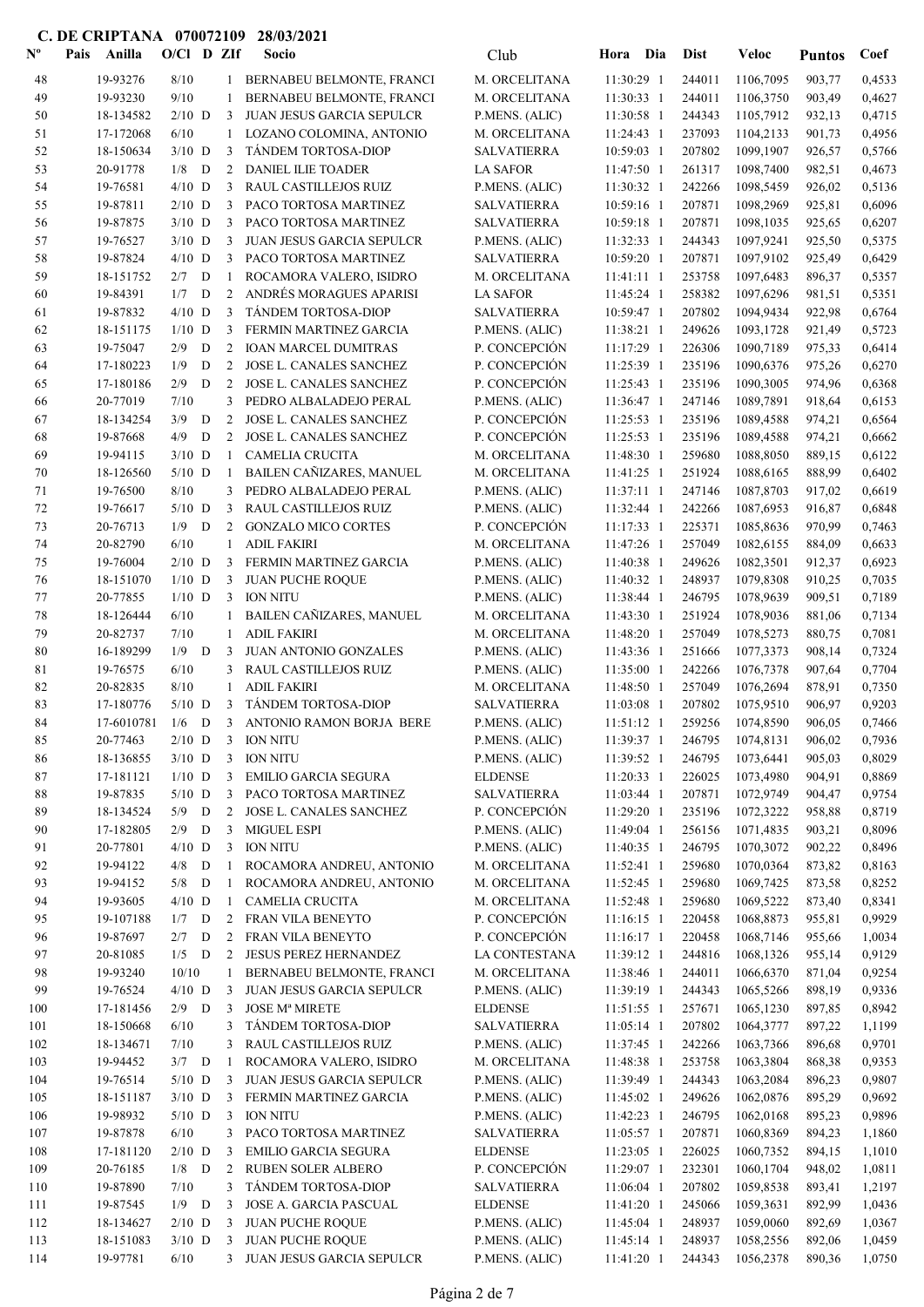| $\mathbf{N}^{\mathbf{o}}$ | Pais | Anilla                 | $O/Cl$ D ZIf         |             |                     | Socio                                                 | Club                             | Hora Dia                 |            | <b>Dist</b>      | Veloc                  | <b>Puntos</b>    | Coef             |
|---------------------------|------|------------------------|----------------------|-------------|---------------------|-------------------------------------------------------|----------------------------------|--------------------------|------------|------------------|------------------------|------------------|------------------|
| 115                       |      | 18-136830              | 6/10                 |             | 3                   | <b>ION NITU</b>                                       | P.MENS. (ALIC)                   | 11:43:53 1               |            | 246795           | 1055,2056              | 889,49           | 1,0737           |
| 116                       |      | 19-87402               | 3/9                  | D           | 3                   | <b>JOSE Mª MIRETE</b>                                 | <b>ELDENSE</b>                   | 11:54:18 1               |            | 257671           | 1054,7319              | 889,09           | 1,0373           |
| 117                       |      | 19-87350               | 2/9                  | $\mathbf D$ | 3                   | JOSE A. GARCIA PASCUAL                                | <b>ELDENSE</b>                   | 11:42:32 1               |            | 245066           | 1053,8962              | 888,38           | 1,1001           |
| 118                       |      | 19-87487               | 3/9                  | D           | 3                   | JOSE A. GARCIA PASCUAL                                | <b>ELDENSE</b>                   | 11:42:36 1               |            | 245066           | 1053,5942              | 888,13           | 1,1095           |
| 119                       |      | 19-75116               | 2/9                  | D           | 2                   | PETRU SCURTU                                          | P. CONCEPCIÓN                    | 11:24:55 1               |            | 226306           | 1052,9942              | 941,60           | 1,2116           |
| 120                       |      | 20-76102               | 3/9                  | D           | 2                   | PETRU SCURTU                                          | P. CONCEPCIÓN                    | 11:24:58 1               |            | 226306           | 1052,7493              | 941,38           | 1,2218           |
| 121                       |      | 19-75055               | 3/9                  | D           | 2                   | <b>IOAN MARCEL DUMITRAS</b>                           | P. CONCEPCIÓN                    | 11:24:59 1               |            | 226306           | 1052,6676              | 941,31           | 1,2320           |
| 122                       |      | 20-76010               | 4/9                  | D           | 2<br>3              | <b>IOAN MARCEL DUMITRAS</b>                           | P. CONCEPCIÓN                    | 11:25:01 1               |            | 226306           | 1052,5045<br>1051,1802 | 941,16           | 1,2421           |
| 123<br>124                |      | 15-201713<br>18-125317 | $4/10$ D<br>$3/10$ D |             | 3                   | <b>JUAN PUCHE ROQUE</b><br>MASEGOSA-CARRIERE          | P.MENS. (ALIC)<br><b>ELDENSE</b> | 11:46:49 1<br>11:38:06 1 |            | 248937<br>239512 | 1050,0307              | 886,09<br>885,13 | 1,1385<br>1,1929 |
| 125                       |      | 19-76714               | 2/6                  | D           | 3                   | ANTONIO RAMON BORJA BERE                              | P.MENS. (ALIC)                   | 11:57:01 1               |            | 259256           | 1049,5486              | 884,72           | 1,1109           |
| 126                       |      | 19-94293               | 7/10                 |             | 1                   | <b>BAILEN CAÑIZARES, MANUEL</b>                       | M. ORCELITANA                    | 11:50:28 1               |            | 251924           | 1047,6462              | 855,53           | 1,1524           |
| 127                       |      | 20-82123               | $5/10$ D             |             | -1                  | <b>CAMELIA CRUCITA</b>                                | M. ORCELITANA                    | 11:57:56 1               |            | 259680           | 1047,3783              | 855,32           | 1,1269           |
| 128                       |      | 18-125359              | $4/10$ D             |             | 3                   | MASEGOSA-CARRIERE                                     | <b>ELDENSE</b>                   | 11:39:13 1               |            | 239512           | 1044,9153              | 880,81           | 1,2314           |
| 129                       |      | 18-125334              | $5/10$ D             |             | 3                   | MASEGOSA-CARRIERE                                     | <b>ELDENSE</b>                   | 11:39:14 1               |            | 239512           | 1044,8393              | 880,75           | 1,2410           |
| 130                       |      | 20-89983               | 6/10                 |             | 3                   | MASEGOSA-CARRIERE                                     | <b>ELDENSE</b>                   | 11:39:20 1               |            | 239512           | 1044,3837              | 880,37           | 1,2506           |
| 131                       |      | 19-76015               | $4/10$ D             |             | 3                   | FERMIN MARTINEZ GARCIA                                | P.MENS. (ALIC)                   | 11:49:28 1               |            | 249626           | 1042,4248              | 878,71           | 1,2092           |
| 132                       |      | 19-93559               | 1/9                  | D           | -1                  | <b>FILOMENO MURCIA</b>                                | M. ORCELITANA                    | 11:44:47 1               |            | 244559           | 1041,6370              | 850,63           | 1,2437           |
| 133                       |      | 17-181104              | $3/10$ D             |             | 3                   | <b>EMILIO GARCIA SEGURA</b>                           | <b>ELDENSE</b>                   | 11:27:02 1               |            | 226025           | 1041,4299              | 877,88           | 1,3558           |
| 134                       |      | 18-151099              | $5/10$ D             |             | 3                   | <b>JUAN PUCHE ROQUE</b><br><b>CAMELIA CRUCITA</b>     | P.MENS. (ALIC)                   | 11:49:33 1               |            | 248937<br>259680 | 1039,1860              | 875,98           | 1,2403           |
| 135<br>136                |      | 18-127144<br>18-125865 | 6/10<br>$4/10$ D     |             | 1<br>3              | <b>EMILIO GARCIA SEGURA</b>                           | M. ORCELITANA<br><b>ELDENSE</b>  | 12:00:07 1<br>11:27:46 1 |            | 226025           | 1038,2355<br>1037,9229 | 847,85<br>874,92 | 1,1979<br>1,3864 |
| 137                       |      | 20-77498               | $1/10$ D             |             | 2                   | <b>COSMIN ARON</b>                                    | P.MENS. (ALIC)                   | $12:18:51$ 1             |            | 278887           | 1037,3331              | 927,60           | 1,1319           |
| 138                       |      | 19-76518               | 7/10                 |             | 3                   | JUAN JESUS GARCIA SEPULCR                             | P.MENS. (ALIC)                   | 11:46:26 1               |            | 244343           | 1033,4541              | 871,15           | 1,3013           |
| 139                       |      | 18-126876              | $4/7$ D              |             | -1                  | ROCAMORA VALERO, ISIDRO                               | M. ORCELITANA                    | 11:55:39 1               |            | 253758           | 1033,0063              | 843,58           | 1,2621           |
| 140                       |      | 19-76026               | $5/10$ D             |             | 3                   | FERMIN MARTINEZ GARCIA                                | P.MENS. (ALIC)                   | $11:51:54$ 1             |            | 249626           | 1031,9388              | 869,87           | 1,2923           |
| 141                       |      | 19-76007               | 6/10                 |             | 3                   | FERMIN MARTINEZ GARCIA                                | P.MENS. (ALIC)                   | 11:52:10 1               |            | 249626           | 1030,8025              | 868,92           | 1,3015           |
| 142                       |      | 18-125355              | 7/10                 |             | 3                   | MASEGOSA-CARRIERE                                     | <b>ELDENSE</b>                   | 11:42:38 1               |            | 239512           | 1029,5687              | 867,88           | 1,3661           |
| 143                       |      | 20-76716               | 2/9                  | D           | 2                   | <b>GONZALO MICO CORTES</b>                            | P. CONCEPCIÓN                    | 11:29:05 1               |            | 225371           | 1028,6999              | 919,88           | 1,4620           |
| 144                       |      | 19-75530               | 3/9                  | D           | 2                   | <b>GONZALO MICO CORTES</b>                            | P. CONCEPCIÓN                    | 11:29:15 1               |            | 225371           | 1027,9179              | 919,18           | 1,4722           |
| 145                       |      | 18-125561              | 4/9                  | D           | 3                   | <b>JOSE A. GARCIA PASCUAL</b>                         | <b>ELDENSE</b>                   | 11:48:36 1               |            | 245066           | 1027,0997              | 865,80           | 1,3633           |
| 146                       |      | 17-183751              | 6/10                 |             | 3                   | JUAN PUCHE ROQUE                                      | P.MENS. (ALIC)                   | 11:52:31 1               |            | 248937           | 1026,4738              | 865,27           | 1,3514           |
| 147                       |      | 18-126551              | 8/10                 |             | $\mathbf{1}$        | BAILEN CAÑIZARES, MANUEL                              | M. ORCELITANA                    | 11:55:27 1               |            | 251924           | 1026,3760<br>1023,8818 | 838,16           | 1,3445           |
| 148<br>149                |      | 19-94691<br>19-76733   | $1/10$ D<br>3/6      | D           | 2<br>3              | FRANCISCO MARSET FERRANDI<br>ANTONIO RAMON BORJA BERE | LA CONTESTANA<br>P.MENS. (ALIC)  | 11:47:31 1<br>12:03:25 1 |            | 243189<br>259256 | 1023,0424              | 915,57<br>862,37 | 1,4023<br>1,3242 |
| 150                       |      | 20-76522               | 1/8                  | D           | 2                   | JORDI CASANOVA SENDRA                                 | P. CONCEPCIÓN                    | 11:50:01 1               |            | 245414           | 1022,4873              | 914,32           | 1,4083           |
| 151                       |      | 19-87374               | 5/9                  | D           | 3                   | <b>JOSE A. GARCIA PASCUAL</b>                         | <b>ELDENSE</b>                   | 11:50:05 1               |            | 245066           | 1020,7539              | 860,45           | 1,4197           |
| 152                       |      | 19-76579               | $8/10$               |             |                     | 3 RAUL CASTILLEJOS RUIZ                               | P.MENS. (ALIC)                   |                          | 11:47:32 1 |                  | 242266 1019,9242       | 859,75           | 1,4456           |
| 153                       |      | 18-126118              | 7/10                 |             | $\mathbf{1}$        | LOZANO COLOMINA, ANTONIO                              | M. ORCELITANA                    | $11:42:31$ 1             |            | 237093           | 1019,6817              | 832,70           | 1,4869           |
| 154                       |      | 19-76009               | 7/10                 |             | 3                   | FERMIN MARTINEZ GARCIA                                | P.MENS. (ALIC)                   | 11:55:17 1               |            | 249626           | 1017,7047              | 857,88           | 1,4215           |
| 155                       |      | 17-181445              | $4/9$ D              |             | 3                   | <b>JOSE Mª MIRETE</b>                                 | <b>ELDENSE</b>                   | $12:03:15$ 1             |            | 257671           | 1017,4571              | 857,67           | 1,3860           |
| 156                       |      | 17-179161              | 5/9                  | D           |                     | 2 IOAN MARCEL DUMITRAS                                | P. CONCEPCIÓN                    | 11:32:34 1               |            | 226306           | 1016,8010              | 909,24           | 1,5883           |
| 157                       |      | 20-76148               | 4/9                  | D           | $2^{\circ}$         | PETRU SCURTU                                          | P. CONCEPCIÓN                    | 11:32:38 1               |            | 226306           | 1016,4965              | 908,96           | 1,5985           |
| 158                       |      | 17-179228              | 6/9                  |             | $\overline{2}$      | <b>IOAN MARCEL DUMITRAS</b>                           | P. CONCEPCIÓN                    | 11:33:02 1               |            | 226306           | 1014,6734              | 907,33           | 1,6087           |
| 159                       |      | 19-75104               | 5/9                  | D           | 2                   | PETRU SCURTU                                          | P. CONCEPCIÓN                    | 11:33:05 1               |            | 226306           | 1014,4460              | 907,13           | 1,6189           |
| 160<br>161                |      | 19-94664<br>19-75120   | $2/10$ D<br>6/9      |             | $\overline{2}$<br>2 | FRANCISCO MARSET FERRANDI<br>PETRU SCURTU             | LA CONTESTANA<br>P. CONCEPCIÓN   | 11:49:48 1<br>11:33:14 1 |            | 243189<br>226306 | 1014,1326<br>1013,7644 | 906,85<br>906,52 | 1,5160<br>1,6392 |
| 162                       |      | 18-125883              | $5/10$ D             |             | 3                   | <b>EMILIO GARCIA SEGURA</b>                           | <b>ELDENSE</b>                   | 11:33:13 1               |            | 226025           | 1012,5812              | 853,56           | 1,6515           |
| 163                       |      | 20-77468               | $2/10$ D             |             | $\overline{2}$      | <b>COSMIN ARON</b>                                    | P.MENS. (ALIC)                   | 12:25:32 1               |            | 278887           | 1012,1715              | 905,10           | 1,3467           |
| 164                       |      | 19-84263               | $2/7$ D              |             |                     | 2 ANDRÉS MORAGUES APARISI                             | <b>LA SAFOR</b>                  | 12:05:19 1               |            | 258382           | 1012,0060              | 904,95           | 1,4625           |
| 165                       |      | 20-66520               | $1/8$ D              |             | -1                  | <b>IULIAN DOGARU</b>                                  | M. ORCELITANA                    | 12:12:26 1               |            | 265388           | 1011,2587              | 825,82           | 1,4326           |
| 166                       |      | 18-126459              | 9/10                 |             | -1                  | BAILEN CAÑIZARES, MANUEL                              | M. ORCELITANA                    | 11:59:09 1               |            | 251924           | 1011,1339              | 825,72           | 1,5183           |
| 167                       |      | 17-181867              | 6/10                 |             | 3                   | <b>EMILIO GARCIA SEGURA</b>                           | <b>ELDENSE</b>                   | $11:33:45$ 1             |            | 226025           | 1010,1676              | 851,52           | 1,7024           |
| 168                       |      | 18-125917              | 7/10                 |             | 3                   | <b>EMILIO GARCIA SEGURA</b>                           | <b>ELDENSE</b>                   | 11:33:47 1               |            | 226025           | 1010,0171              | 851,40           | 1,7126           |
| 169                       |      | 17-183722              | $7/10$               |             | 3                   | <b>JUAN PUCHE ROQUE</b>                               | P.MENS. (ALIC)                   | 11:56:50 1               |            | 248937           | 1008,5226              | 850,14           | 1,5643           |
| 170                       |      | 18-136721              | $4/6$ D              |             | 3                   | ANTONIO RAMON BORJA BERE                              | P.MENS. (ALIC)                   | 12:07:28 1               |            | 259256           | 1006,9498              | 848,81           | 1,5109           |
| 171                       |      | 20-77798               | $1/10$ D             |             | 3                   | JUAN ALONSO PEREZ                                     | P.MENS. (ALIC)                   | 11:51:30 1               |            | 243157           | 1006,8613              | 848,73           | 1,6204           |
| 172                       |      | 18-151182              | 8/10<br>$3/10$ D     |             | 3<br>2              | FERMIN MARTINEZ GARCIA<br>FRANCISCO MARSET FERRANDI   | P.MENS. (ALIC)<br>LA CONTESTANA  | 11:58:09 1               |            | 249626<br>243189 | 1005,9480<br>1004,9824 | 847,97<br>898,67 | 1,5876           |
| 173<br>174                |      | 19-94550<br>19-76975   | 8/10                 |             | 3                   | <b>JUAN PUCHE ROQUE</b>                               | P.MENS. (ALIC)                   | 11:51:59 1<br>11:57:48 1 |            | 248937           | 1004,5884              | 846,82           | 1,6391<br>1,6105 |
| 175                       |      | 16-194414              | 8/10                 |             | 3                   | MASEGOSA-CARRIERE                                     | <b>ELDENSE</b>                   | 11:48:35 1               |            | 239512           | 1003,8924              | 846,23           | 1,6835           |
| 176                       |      | 18-127208              | 6/8                  |             | -1                  | ROCAMORA ANDREU, ANTONIO                              | M. ORCELITANA                    | 12:08:49 1               |            | 259680           | 1003,3357              | 819,35           | 1,5617           |
| 177                       |      | 18-6005594             | 9/10                 |             | 3                   | MASEGOSA-CARRIERE                                     | <b>ELDENSE</b>                   | 11:49:02 1               |            | 239512           | 1002,0025              | 844,64           | 1,7028           |
| 178                       |      | 18-134536              | 6/9                  |             | 2                   | JOSE L. CANALES SANCHEZ                               | P. CONCEPCIÓN                    | 11:45:27 1               |            | 235196           | 998,9212               | 893,25           | 1,7438           |
| 179                       |      | 19-174                 | 7/10                 |             | 3                   | PACO TORTOSA MARTINEZ                                 | <b>SALVATIERRA</b>               | 11:18:19 1               |            | 207871           | 997,8606               | 841,15           | 1,9841           |
| 180                       |      | 20-82126               | 7/10                 |             | 1                   | <b>CAMELIA CRUCITA</b>                                | M. ORCELITANA                    | 12:10:25 1               |            | 259680           | 997,1712               | 814,31           | 1,5971           |
| 181                       |      | 18-150963              | 8/10                 |             |                     | 3 TÁNDEM TORTOSA-DIOP                                 | <b>SALVATIERRA</b>               | 11:18:24 1               |            | 207802           | 997,1305               | 840,53           | 2,0070           |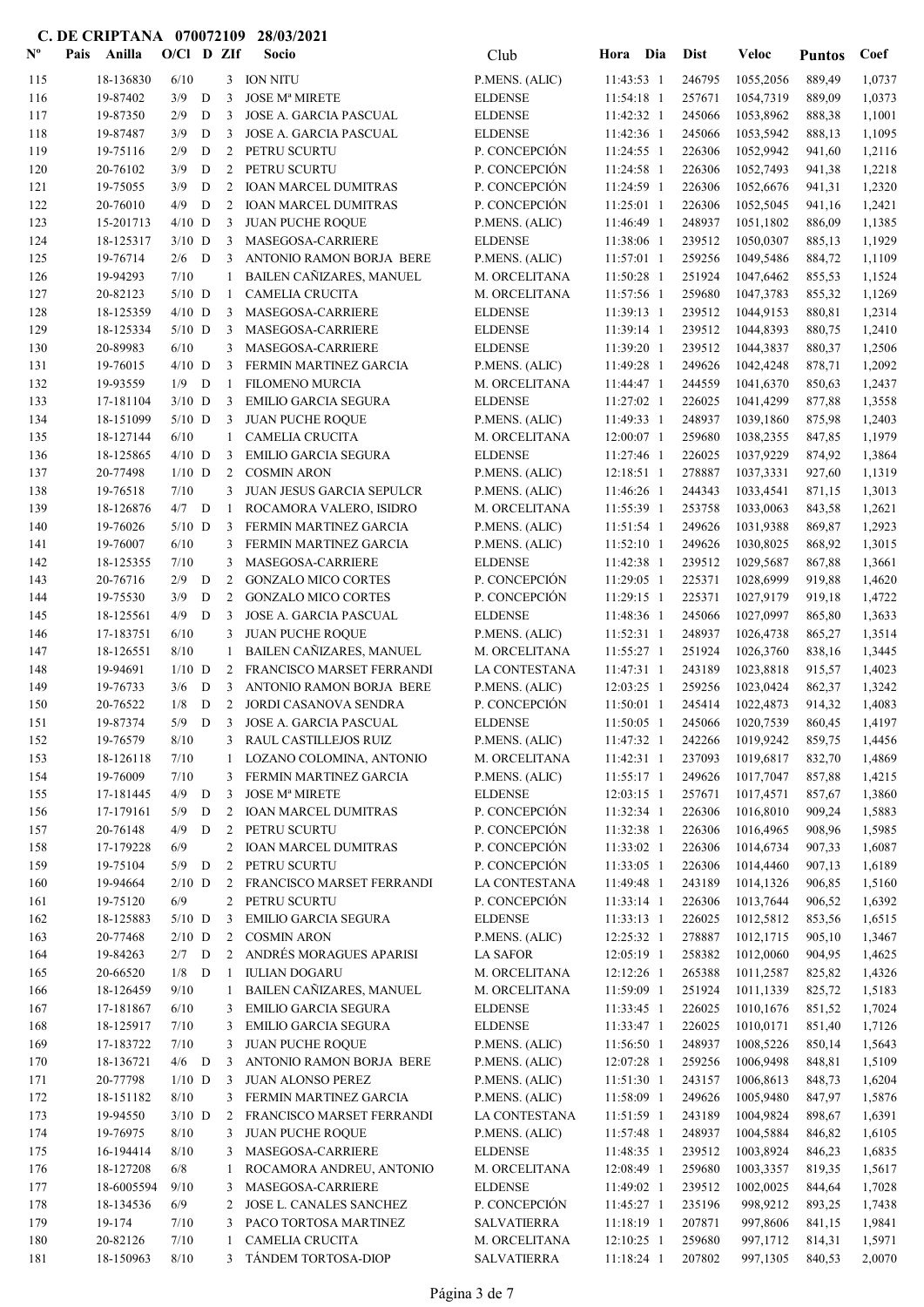| $N^{\text{o}}$ | Pais | Anilla                | $O/Cl$ D ZIf    |             |                | Socio                                                  | Club                                  | Hora                         | Dia | Dist             | <b>Veloc</b>         | <b>Puntos</b>    | Coef             |
|----------------|------|-----------------------|-----------------|-------------|----------------|--------------------------------------------------------|---------------------------------------|------------------------------|-----|------------------|----------------------|------------------|------------------|
| 182            |      | 19-114458             | 8/10            |             |                | 1 LOZANO COLOMINA, ANTONIO                             | M. ORCELITANA                         | 11:48:18 1                   |     | 237093           | 994,9350             | 812,49           | 1,7687           |
| 183            |      | 18-134527             | 7/9             |             | 2              | JOSE L. CANALES SANCHEZ                                | P. CONCEPCIÓN                         | 11:46:25 1                   |     | 235196           | 994,8368             | 889,60           | 1,7928           |
| 184            |      | 18-141929             | 2/8             | D           | 2              | DANIEL ILIE TOADER                                     | <b>LA SAFOR</b>                       | 12:12:50 1                   |     | 261317           | 994,2308             | 889,05           | 1,6224           |
| 185            |      | 20-77396              | $3/10$ D        |             | $\overline{2}$ | <b>COSMIN ARON</b>                                     | P.MENS. (ALIC)                        | 12:31:04 1                   |     | 278887           | 992,2450             | 887,28           | 1,5285           |
| 186            |      | 18-151767             | 1/9             | D           | 1              | <b>GARCIA ALBERO, FRANCISCO</b>                        | M. ORCELITANA                         | 11:51:55 1                   |     | 239887           | 991,6101             | 809,77           | 1,7866           |
| 187            |      | 20-76409              | 3/7             | D           | 2              | FRAN VILA BENEYTO                                      | P. CONCEPCIÓN                         | 11:32:46 1                   |     | 220458           | 989,6364             | 884,94           | 1,9545           |
| 188            |      | 20-77814              | 7/10            |             | 3              | <b>ION NITU</b>                                        | P.MENS. (ALIC)                        | 12:00:08 1                   |     | 246795           | 986,6538             | 831,70           | 1,7552           |
| 189            |      | 19-76251              | 1/8             | D           | 3              | <b>GABRIEL GEA SABIOTE</b>                             | P.MENS. (ALIC)                        | 11:47:00 1                   |     | 233461           | 985,0675             | 830,36           | 1,8653           |
| 190            |      | 19-76921              | 9/10            |             | 3              | FERMIN MARTINEZ GARCIA                                 | P.MENS. (ALIC)                        | 12:03:36 1                   |     | 249626           | 984,3297             | 829,74           | 1,7538           |
| 191            |      | 18-151144<br>19-75139 | 2/9<br>7/9      | D           | 3              | JUAN ANTONIO GONZALES<br>2 PETRU SCURTU                | P.MENS. (ALIC)<br>P. CONCEPCIÓN       | 12:05:46 1<br>11:40:12 1     |     | 251666<br>226306 | 983,9672             | 829,44<br>879,09 | 1,7487<br>1,9549 |
| 192<br>193     |      | 18-127112             | 8/10            |             | 1              | <b>CAMELIA CRUCITA</b>                                 | M. ORCELITANA                         | 12:14:28 1                   |     | 259680           | 983,0843<br>981,9007 | 801,84           | 1,7125           |
| 194            |      | 20-77091              | 8/10            |             | 3              | <b>ION NITU</b>                                        | P.MENS. (ALIC)                        | 12:01:35 1                   |     | 246795           | 980,9672             | 826,91           | 1,8112           |
| 195            |      | 19-75043              | 7/9             |             | 2              | <b>IOAN MARCEL DUMITRAS</b>                            | P. CONCEPCIÓN                         | 11:40:56 1                   |     | 226306           | 979,9625             | 876,29           | 1,9854           |
| 196            |      | 17-181102             | 8/10            |             | 3              | <b>EMILIO GARCIA SEGURA</b>                            | <b>ELDENSE</b>                        | 11:40:49 1                   |     | 226025           | 979,2404             | 825,45           | 1,9981           |
| 197            |      | 19-76800              | 3/9             | $\mathbf D$ | 3              | <b>JUAN ANTONIO GONZALES</b>                           | P.MENS. (ALIC)                        | 12:07:12 1                   |     | 251666           | 978,4837             | 824,81           | 1,8036           |
| 198            |      | 20-77510              | 5/6             | D           | 3              | ANTONIO RAMON BORJA BERE                               | P.MENS. (ALIC)                        | 12:15:08 1                   |     | 259256           | 977,8325             | 824,27           | 1,7597           |
| 199            |      | 18-136469             | 4/9             | D           | 3              | <b>JUAN ANTONIO GONZALES</b>                           | P.MENS. (ALIC)                        | 12:07:50 1                   |     | 251666           | 976,0802             | 822,79           | 1,8220           |
| 200            |      | 18-127820             | $4/10$ D        |             | 2              | <b>COSMIN ARON</b>                                     | P.MENS. (ALIC)                        | 12:36:06 1                   |     | 278887           | 974,7885             | 871,67           | 1,6524           |
| 201            |      | 20-77476              | $5/10$ D        |             | 2              | <b>COSMIN ARON</b>                                     | P.MENS. (ALIC)                        | 12:36:08 1                   |     | 278887           | 974,6750             | 871,57           | 1,6606           |
| 202            |      | 19-93916              | 2/9             | D           | -1             | GARCIA ALBERO, FRANCISCO                               | M. ORCELITANA                         | 11:56:09 1                   |     | 239887           | 974,5562             | 795,85           | 1,9402           |
| 203            |      | 20-82125              | 7/8             |             | $\mathbf{1}$   | ROCAMORA ANDREU, ANTONIO                               | M. ORCELITANA                         | 12:16:45 1                   |     | 259680           | 973,4958             | 794,98           | 1,8012           |
| 204            |      | 18-136526             | 3/9             | D           | 3              | <b>MIGUEL ESPI</b>                                     | P.MENS. (ALIC)                        | 12:13:38 1                   |     | 256156           | 971,6374             | 819,04           | 1,8350           |
| 205            |      | 18-136700             | 4/9             | D           | 3              | <b>MIGUEL ESPI</b>                                     | P.MENS. (ALIC)                        | 12:13:53 1                   |     | 256156           | 970,7169             | 818,27           | 1,8440           |
| 206            |      | 18-134657             | $2/10$ D<br>4/9 | D           | 3<br>2         | <b>JUAN ALONSO PEREZ</b>                               | P.MENS. (ALIC)<br>P. CONCEPCIÓN       | 12:00:35 1                   |     | 243157<br>225371 | 970,3638             | 817,97           | 1,9520           |
| 207<br>208     |      | 19-75514<br>18-136412 | $3/10$ D        |             | 3              | <b>GONZALO MICO CORTES</b><br><b>JUAN ALONSO PEREZ</b> | P.MENS. (ALIC)                        | $11:42:30$ 1<br>12:00:57 1   |     | 243157           | 969,3376<br>968,9460 | 866,79<br>816,77 | 2,1163<br>1,9710 |
| 209            |      | 20-77797              | $4/10$ D        |             | 3              | JUAN ALONSO PEREZ                                      | P.MENS. (ALIC)                        | 12:01:26 1                   |     | 243157           | 967,0834             | 815,20           | 1,9805           |
| 210            |      | 16-190320             | 3/7             | D           | $\overline{2}$ | ANDRÉS MORAGUES APARISI                                | <b>LA SAFOR</b>                       | 12:18:10 1                   |     | 258382           | 963,5127             | 861,58           | 1,8727           |
| 211            |      | 20-91929              | 3/8             | D           | 2              | <b>DANIEL ILIE TOADER</b>                              | <b>LA SAFOR</b>                       | 12:21:16 1                   |     | 261317           | 963,3215             | 861,41           | 1,8605           |
| 212            |      | 18-136464             | 5/9             | D           | 3              | JUAN ANTONIO GONZALES                                  | P.MENS. (ALIC)                        | 12:11:18 1                   |     | 251666           | 963,1305             | 811,87           | 1,9410           |
| 213            |      | 19-87863              | 9/10            |             | 3              | TÁNDEM TORTOSA-DIOP                                    | <b>SALVATIERRA</b>                    | 11:25:48 1                   |     | 207802           | 962,9379             | 811,71           | 2,3618           |
| 214            |      | 18-134539             | 8/9             |             | 2              | JOSE L. CANALES SANCHEZ                                | P. CONCEPCIÓN                         | 11:54:21 1                   |     | 235196           | 962,5373             | 860,71           | 2,0965           |
| 215            |      | 20-89424              | 6/9             |             | 3              | JOSE A. GARCIA PASCUAL                                 | <b>ELDENSE</b>                        | 12:04:46 1                   |     | 245066           | 961,9233             | 810,85           | 2,0215           |
| 216            |      | 20-77255              | 2/8             | D           | 3              | <b>GABRIEL GEA SABIOTE</b>                             | P.MENS. (ALIC)                        | 11:53:01 1                   |     | 233461           | 960,6790             | 809,81           | 2,1318           |
| 217            |      | 20-76121              | 8/9             |             | 2              | PETRU SCURTU                                           | P. CONCEPCIÓN                         | 11:45:37 1                   |     | 226306           | 960,4838             | 858,88           | 2,2094           |
| 218            |      | 20-92724              | $5/10$ D        |             | $\mathbf{3}$   | <b>JUAN ALONSO PEREZ</b>                               | P.MENS. (ALIC)                        | 12:04:00 1                   |     | 243157           | 957,3110             | 806,97           | 2,0658           |
| 219            |      | 16-187468             |                 |             |                | 2/10 D 2 ALEJANDRO SANTAMARIA RIBE                     | P. CONCEPCIÓN                         | $11:56:51$ 1                 |     | 235836           | 955,3818             | 854,31           | 2,1397           |
| 220<br>221     |      | 19-87900<br>18-140400 | 8/10<br>$4/7$ D |             | 2              | 3 PACO TORTOSA MARTINEZ<br>ANDRÉS MORAGUES APARISI     | <b>SALVATIERRA</b><br><b>LA SAFOR</b> | $11:27:51$ 1<br>$12:21:15$ 1 |     | 207871<br>258382 | 954,1933<br>952,5604 | 804,34<br>851,79 | 2,4386<br>1,9708 |
| 222            |      | 20-76526              | $2/8$ D         |             | $\overline{2}$ | JORDI CASANOVA SENDRA                                  | P. CONCEPCIÓN                         | 12:07:59 1                   |     | 245414           | 951,2785             | 850,64           | 2,0843           |
| 223            |      | 16-187472             | $3/10$ D        |             |                | 2 ALEJANDRO SANTAMARIA RIBE                            | P. CONCEPCIÓN                         | 11:58:08 1                   |     | 235836           | 950,4406             | 849,90           | 2,1787           |
| 224            |      | 17-181462             | $5/9$ D         |             | 3              | <b>JOSE Mª MIRETE</b>                                  | <b>ELDENSE</b>                        | $12:21:13$ 1                 |     | 257671           | 950,0559             | 800,85           | 2,0031           |
| 225            |      | 19-75379              | $3/8$ D         |             | 2              | JORDI CASANOVA SENDRA                                  | P. CONCEPCIÓN                         | 12:08:22 1                   |     | 245414           | 949,8671             | 849,38           | 2,1125           |
| 226            |      | 20-862912             | 6/10            |             | $\overline{2}$ | <b>COSMIN ARON</b>                                     | P.MENS. (ALIC)                        | 12:44:12 1                   |     | 278887           | 947,9504             | 847,67           | 1,8672           |
| 227            |      | 18-127460             | 7/10            |             | 2              | <b>COSMIN ARON</b>                                     | P.MENS. (ALIC)                        | 12:45:25 1                   |     | 278887           | 944,0463             | 844,18           | 1,8755           |
| 228            |      | 18-150934             | 10/10           |             | 3              | TÁNDEM TORTOSA-DIOP                                    | <b>SALVATIERRA</b>                    | 11:30:14 1                   |     | 207802           | 943,5538             | 795,37           | 2,5281           |
| 229            |      | 18-134159             | $4/10$ D        |             | $2^{\circ}$    | ALEJANDRO SANTAMARIA RIBE                              | P. CONCEPCIÓN                         | 12:00:57 1                   |     | 235836           | 939,7729             | 840,36           | 2,2374           |
| 230            |      | 19-75361              | $4/8$ D         |             | 2              | JORDI CASANOVA SENDRA                                  | P. CONCEPCIÓN                         | 12:11:09 1                   |     | 245414           | 939,7434             | 840,33           | 2,1594           |
| 231            |      | 20-92704              | 6/10            |             | 3              | JUAN ALONSO PEREZ                                      | P.MENS. (ALIC)                        | $12:08:51$ 1                 |     | 243157           | 939,3742             | 791,85           | 2,1889           |
| 232            |      | 19-93660              | 1/8             | D           | -1             | <b>JONH MOSS</b>                                       | M. ORCELITANA                         | $12:18:12$ 1                 |     | 251512           | 937,7778             | 765,81           | 2,1254           |
| 233            |      | 19-93880              | 2/8             | D           | 1              | <b>JONH MOSS</b>                                       | M. ORCELITANA                         | 12:18:19 1                   |     | 251512           | 937,3700             | 765,48           | 2,1346           |
| 234<br>235     |      | 18-126342<br>19-87346 | 2/9<br>7/9      | D           | -1<br>3        | FILOMENO MURCIA<br>JOSE A. GARCIA PASCUAL              | M. ORCELITANA<br><b>ELDENSE</b>       | 12:11:20 1<br>12:12:10 1     |     | 244559<br>245066 | 935,8125<br>934,7718 | 764,21<br>787,97 | 2,2047<br>2,2095 |
| 236            |      | 19-93981              | $1/7$ D         |             | -1             | <b>JOSE GIL RIQUELME</b>                               | M. ORCELITANA                         | 12:02:27 1                   |     | 235438           | 932,6124             | 761,59           | 2,3096           |
| 237            |      | 18-136474             | 6/9             |             | 3              | JUAN ANTONIO GONZALES                                  | P.MENS. (ALIC)                        | 12:20:45 1                   |     | 251666           | 929,5143             | 783,53           | 2,1699           |
| 238            |      | 18-134190             | $5/10$ D        |             | 2              | ALEJANDRO SANTAMARIA RIBE                              | P. CONCEPCIÓN                         | 12:05:05 1                   |     | 235836           | 924,5449             | 826,74           | 2,3253           |
| 239            |      | 19-75910              | 6/10            |             | 2              | ALEJANDRO SANTAMARIA RIBE                              | P. CONCEPCIÓN                         | 12:05:11 1                   |     | 235836           | 924,1826             | 826,42           | 2,3351           |
| 240            |      | 18-136437             | 7/10            |             | 3              | JUAN ALONSO PEREZ                                      | P.MENS. (ALIC)                        | 12:13:24 1                   |     | 243157           | 923,1473             | 778,17           | 2,2742           |
| 241            |      | 20-92707              | 8/10            |             | 3              | JUAN ALONSO PEREZ                                      | P.MENS. (ALIC)                        | 12:13:29 1                   |     | 243157           | 922,8553             | 777,92           | 2,2837           |
| 242            |      | 18-141430             | $1/8$ D         |             | -1             | JESUS GARCIA MOSCARDO                                  | <b>LA SAFOR</b>                       | 12:25:37 1                   |     | 253981           | 921,5009             | 752,52           | 2,1955           |
| 243            |      | 16-186874             | 2/8             | D           | -1             | JESUS GARCIA MOSCARDO                                  | <b>LA SAFOR</b>                       | 12:25:39 1                   |     | 253981           | 921,3894             | 752,43           | 2,2045           |
| 244            |      | 17-171227             | $3/8$ D         |             | -1             | <b>JONH MOSS</b>                                       | M. ORCELITANA                         | 12:23:25 1                   |     | 251512           | 919,8854             | 751,20           | 2,2353           |
| 245            |      | 18-143635             | $4/10$ D        |             | $\overline{2}$ | FRANCISCO MARSET FERRANDI                              | LA CONTESTANA                         | 12:14:57 1                   |     | 243189           | 917,8675             | 820,77           | 2,3213           |
| 246            |      | 19-87455              | 6/9             |             | 3              | <b>JOSE Mª MIRETE</b>                                  | <b>ELDENSE</b>                        | 12:31:28 1                   |     | 257671           | 915,4583             | 771,69           | 2,1998           |
| 247            |      | 19-87730              | $1/10$ D        |             | 3              | ANTONIO BRAVO NAVARRO                                  | <b>SALVATIERRA</b>                    | $11:45:17$ 1                 |     | 213862           | 908,9552             | 766,20           | 2,6612           |
| 248            |      | 17-183779             | 8/10            |             |                | 3 JUAN JESUS GARCIA SEPULCR                            | P.MENS. (ALIC)                        | 12:19:30 1                   |     | 244343           | 906,6531             | 764,26           | 2,3386           |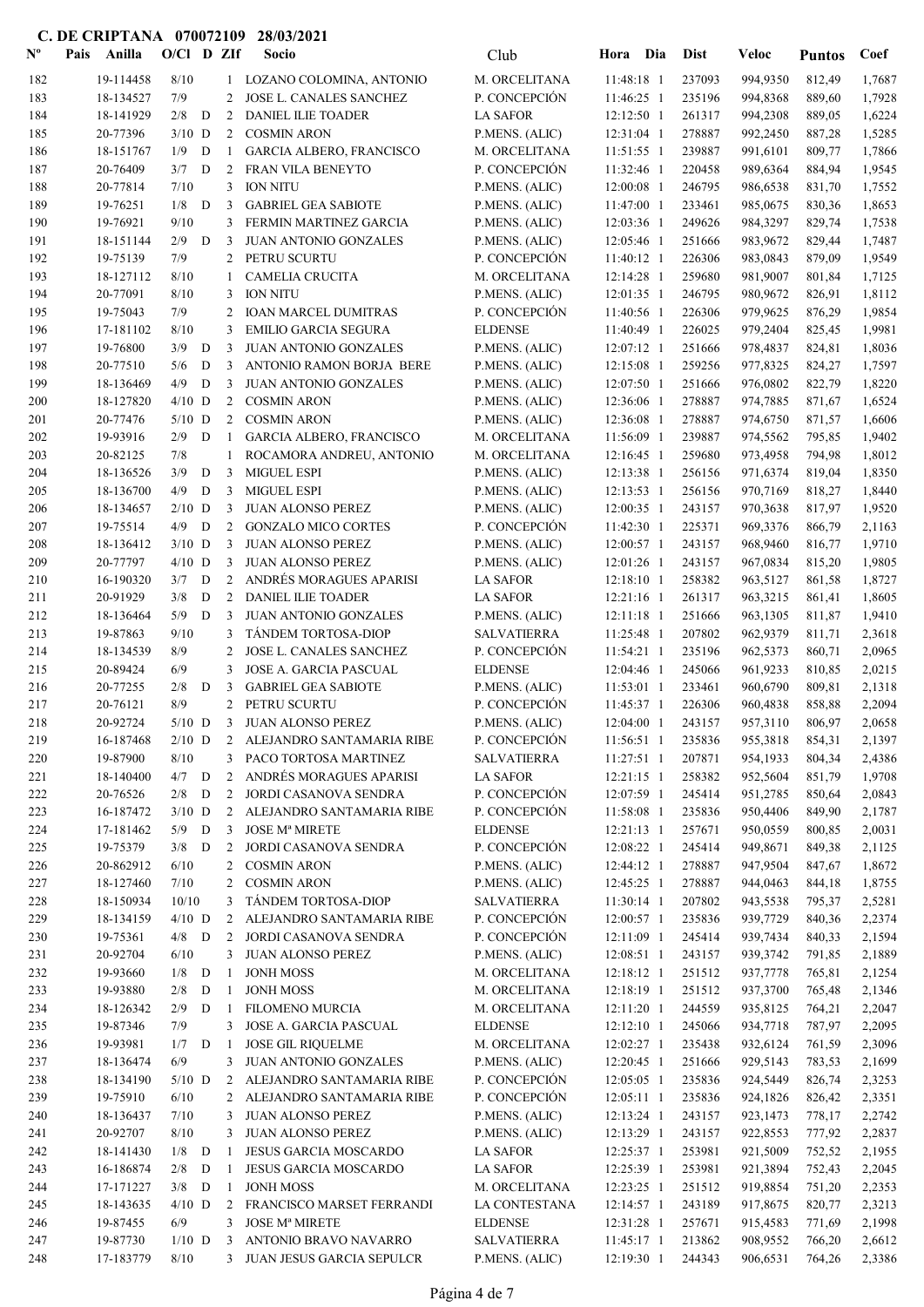| $\mathbf{N}^{\mathbf{o}}$ | Pais | Anilla                | $O/Cl$ D ZIf |   |                | Socio                                             | Club                              | Hora                     | Dia | <b>Dist</b>      | <b>Veloc</b>         | <b>Puntos</b>    | Coef             |
|---------------------------|------|-----------------------|--------------|---|----------------|---------------------------------------------------|-----------------------------------|--------------------------|-----|------------------|----------------------|------------------|------------------|
| 249                       |      | 20-82407              | $2/8$ D      |   |                | 1 IULIAN DOGARU                                   | M. ORCELITANA                     | 12:42:58 1               |     | 265388           | 905,8641             | 739,75           | 2,1619           |
| 250                       |      | 18-150598             | $2/10$ D     |   | 3              | ANTONIO BRAVO NAVARRO                             | <b>SALVATIERRA</b>                | 11:46:18 1               |     | 213862           | 905,0444             | 762,91           | 2,6935           |
| 251                       |      | 20-91883              | 4/8          | D | 2              | <b>DANIEL ILIE TOADER</b>                         | <b>LA SAFOR</b>                   | 12:39:38 1               |     | 261317           | 902,2339             | 806,79           | 2,2132           |
| 252                       |      | 20-76156              | 9/9          |   | $\overline{2}$ | PETRU SCURTU                                      | P. CONCEPCIÓN                     | 12:00:55 1               |     | 226306           | 901,9170             | 806,50           | 2,5658           |
| 253                       |      | 18-143660             | $5/10$ D     |   | 2              | FRANCISCO MARSET FERRANDI                         | LA CONTESTANA                     | 12:19:49 1               |     | 243189           | 901,3120             | 805,96           | 2,3971           |
| 254                       |      | 20-91718              | 5/8          | D | 2              | <b>DANIEL ILIE TOADER</b>                         | <b>LA SAFOR</b>                   | 12:40:01 1               |     | 261317           | 901,0413             | 805,72           | 2,2396           |
| 255                       |      | 19-75034              | 8/9          |   | $\overline{2}$ | <b>IOAN MARCEL DUMITRAS</b>                       | P. CONCEPCIÓN                     | $12:01:51$ 1             |     | 226306           | 898,5745             | 803,52           | 2,5963           |
| 256                       |      | 18-136503             | 5/9          | D | 3              | <b>MIGUEL ESPI</b>                                | P.MENS. (ALIC)                    | 12:36:12 1               |     | 256156           | 895,0245             | 754,46           | 2,3027           |
| 257                       |      | 20-82702              | 9/10         |   | 1              | <b>ADIL FAKIRI</b>                                | M. ORCELITANA                     | 12:37:17 1               |     | 257049           | 894,7578             | 730,68           | 2,3037           |
| 258                       |      | 18-136801             | 9/10         |   | 3              | <b>ION NITU</b>                                   | P.MENS. (ALIC)                    | 12:26:31 1               |     | 246795           | 892,5140             | 752,35           | 2,4088           |
| 259                       |      | 16-187623             | 1/3          | D | 2              | <b>HICHAM BERCHE</b>                              | P. CONCEPCIÓN                     | 12:13:09 1               |     | 234500           | 891,1267             | 796,86           | 2,5449           |
| 260                       |      | 20-77259              | 3/8          | D | 3              | <b>GABRIEL GEA SABIOTE</b>                        | P.MENS. (ALIC)                    | 12:12:45 1               |     | 233461           | 888,5290             | 748,99           | 2,5661           |
| 261                       |      | 08-25600              | 3/8          | D | -1             | JESUS GARCIA MOSCARDO                             | <b>LA SAFOR</b>                   | 12:36:06 1               |     | 253981           | 887,7351             | 724,95           | 2,3678           |
| 262                       |      | 18-136507             | 6/9          |   | 3              | <b>MIGUEL ESPI</b>                                | P.MENS. (ALIC)                    | 12:39:09 1               |     | 256156           | 885,8931             | 746,76           | 2,3567           |
| 263                       |      | 19-96094              | 4/7          | D | $\mathfrak{2}$ | FRAN VILA BENEYTO                                 | P. CONCEPCIÓN                     | 11:59:14 1               |     | 220458           | 884,5446             | 790,97           | 2,7488           |
| 264                       |      | 19-87932              | 5/8          | D | 2              | JORDI CASANOVA SENDRA                             | P. CONCEPCIÓN                     | 12:27:39 1               |     | 245414           | 883,8970             | 790,39           | 2,4786           |
| 265                       |      | 19-94546              | 6/10         |   | 2              | FRANCISCO MARSET FERRANDI                         | LA CONTESTANA                     | 12:26:01 1               |     | 243189           | 881,0664             | 787,86           | 2,5108           |
| 266                       |      | 19-99177              | 10/10        |   | 1              | <b>ADIL FAKIRI</b>                                | M. ORCELITANA                     | 12:41:57 1               |     | 257049           | 880,4556             | 719,00           | 2,3844           |
| 267                       |      | 19-87431              | 7/9          |   | 3              | <b>JOSE Mª MIRETE</b>                             | <b>ELDENSE</b>                    | 12:43:15 1               |     | 257671           | 878,6735             | 740,68           | 2,3876           |
| 268                       |      | 18-134611             | 7/9          |   | 3              | <b>MIGUEL ESPI</b>                                | P.MENS. (ALIC)                    | 12:42:10 1               |     | 256156           | 876,7461             | 739,05           | 2,4107           |
| 269                       |      | 20-82483              | 3/8<br>5/7   | D | 1              | <b>IULIAN DOGARU</b>                              | M. ORCELITANA                     | 12:53:45 1<br>12:02:35 1 |     | 265388           | 873,7053             | 713,49           | 2,3355           |
| 270                       |      | 19-75292              |              | D | 2              | FRAN VILA BENEYTO                                 | P. CONCEPCIÓN<br>M. ORCELITANA    |                          |     | 220458<br>251924 | 872,8129             | 780,48           | 2,8219           |
| 271                       |      | 16-192778             | 10/10        |   | 1              | BAILEN CAÑIZARES, MANUEL                          |                                   | 12:39:12 1               |     |                  | 871,1065             | 711,37           | 2,4786           |
| 272<br>273                |      | 19-76640<br>17-182738 | 9/10<br>9/10 |   | 3<br>3         | <b>JUAN PUCHE ROQUE</b><br>PEDRO ALBALADEJO PERAL | P.MENS. (ALIC)<br>P.MENS. (ALIC)  | 12:35:55 1<br>12:34:30 1 |     | 248937<br>247146 | 870,6628<br>868,7030 | 733,93<br>732,27 | 2,5176<br>2,5452 |
| 274                       |      | 18-136410             | 9/10         |   | 3              | <b>JUAN ALONSO PEREZ</b>                          | P.MENS. (ALIC)                    | 12:29:56 1               |     | 243157           | 868,6247             | 732,21           | 2,5964           |
| 275                       |      | 19-76275              | 4/8          | D | 3              | <b>GABRIEL GEA SABIOTE</b>                        | P.MENS. (ALIC)                    | 12:19:31 1               |     | 233461           | 866,2210             | 730,18           | 2,7141           |
| 276                       |      | 20-76708              | 5/9          | D | 2              | <b>GONZALO MICO CORTES</b>                        | P. CONCEPCIÓN                     | 12:10:51 1               |     | 225371           | 863,9870             | 772,59           | 2,8218           |
| 277                       |      | 18-125619             | 8/9          |   | 3              | JOSE A. GARCIA PASCUAL                            | <b>ELDENSE</b>                    | 12:36:16 1               |     | 245066           | 856,0759             | 721,63           | 2,6044           |
| 278                       |      | 20-76715              | 6/9          |   | 2              | <b>GONZALO MICO CORTES</b>                        | P. CONCEPCIÓN                     | 12:15:37 1               |     | 225371           | 848,4821             | 758,72           | 2,8422           |
| 279                       |      | 19-93927              | 3/9          | D | -1             | GARCIA ALBERO, FRANCISCO                          | M. ORCELITANA                     | 12:33:23 1               |     | 239887           | 846,5106             | 691,28           | 2,6798           |
| 280                       |      | 19-75506              | 7/9          |   | 2              | <b>GONZALO MICO CORTES</b>                        | P. CONCEPCIÓN                     | 12:17:43 1               |     | 225371           | 841,8266             | 752,77           | 2,8627           |
| 281                       |      | 19-94511              | 7/10         |   | 2              | FRANCISCO MARSET FERRANDI                         | LA CONTESTANA                     | 12:39:36 1               |     | 243189           | 839,7410             | 750,91           | 2,6624           |
| 282                       |      | 18-136456             | 7/9          |   | 3              | <b>JUAN ANTONIO GONZALES</b>                      | P.MENS. (ALIC)                    | 12:50:00 1               |     | 251666           | 838,8867             | 707,14           | 2,5819           |
| 283                       |      | 19-93869              | 4/8          | D | -1             | <b>JONH MOSS</b>                                  | M. ORCELITANA                     | 12:50:39 1               |     | 251512           | 836,5608             | 683,16           | 2,5926           |
| 284                       |      | 17-171540             | 3/9          | D | $\mathbf{1}$   | <b>FILOMENO MURCIA</b>                            | M. ORCELITANA                     | 12:44:48 1               |     | 244559           | 829,5760             | 677,45           | 2,6757           |
| 285                       |      | 20-82114              | 8/8          |   | $\mathbf{1}$   | ROCAMORA ANDREU, ANTONIO                          | M. ORCELITANA                     | 13:04:31 1               |     | 259680           | 825,6478             | 674,24           | 2,5288           |
| 286                       |      | 18-126852             |              |   |                | 5/7 D 1 ROCAMORA VALERO, ISIDRO                   | M. ORCELITANA                     | 12:58:16 1               |     | 253758           | 823,1769             | 672,23           | 2,5969           |
| 287                       |      | 19-87882              | 9/10         |   |                | 3 PACO TORTOSA MARTINEZ                           | <b>SALVATIERRA</b>                | $12:03:55$ 1             |     | 207871           | 818,6584             | 690,09           | 3,1813           |
| 288                       |      | 20-83381              | $2/7$ D      |   | -1             | <b>JOSE GIL RIQUELME</b>                          | M. ORCELITANA                     | 12:37:56 1               |     | 235438           | 817,6823             | 667,74           | 2,8186           |
| 289                       |      | 18-136768             | 6/6          |   |                | 3 ANTONIO RAMON BORJA BERE                        | P.MENS. (ALIC)                    | 13:07:25 1               |     | 259256           | 816,7687             | 688,50           | 2,5685           |
| 290                       |      | 20-91747              | 6/8          |   | 2              | <b>DANIEL ILIE TOADER</b>                         | <b>LA SAFOR</b>                   | 13:10:06 1               |     | 261317           | 816,3605             | 730,00           | 2,5571           |
| 291                       |      | 18-126865             | 6/7          |   | 1              | ROCAMORA VALERO, ISIDRO                           | M. ORCELITANA                     | 13:01:05 1               |     | 253758           | 815,7235             | 666,14           | 2,6423           |
| 292                       |      | 19-93556              | $4/9$ D      |   | -1             | <b>FILOMENO MURCIA</b>                            | M. ORCELITANA                     | $12:51:15$ 1             |     | 244559           | 811,8141             | 662,95           | 2,7511           |
| 293                       |      | 20-88134              | 7/10         |   |                | 2 ALEJANDRO SANTAMARIA RIBE                       | P. CONCEPCIÓN                     | 12:42:42 1               |     | 235836           | 805,7260             | 720,49           | 2,8626           |
| 294                       |      | 18-140539             | $4/8$ D      |   | 1              | JESUS GARCIA MOSCARDO                             | <b>LA SAFOR</b>                   | 13:08:10 1               |     | 253981           | 798,2640             | 651,88           | 2,6672           |
| 295                       |      | 18-150559             | $3/10$ D     |   | 3              | ANTONIO BRAVO NAVARRO                             | <b>SALVATIERRA</b>                | 12:18:38 1               |     | 213862           | 796,1112             | 671,08           | 3,1783           |
| 296                       |      | 15-201235             | $5/7$ D      |   |                | 2 ANDRÉS MORAGUES APARISI                         | <b>LA SAFOR</b>                   | 13:16:57 1               |     | 258382           | 790,2799             | 706,68           | 2,6396           |
| 297                       |      | 18-126097             | 9/10         |   | $\mathbf{1}$   | LOZANO COLOMINA, ANTONIO                          | M. ORCELITANA                     | 12:55:41 1               |     | 237093           | 775,6164             | 633,39           | 2,8863           |
| 298                       |      | 19-76489              | 10/10        |   | 3              | PEDRO ALBALADEJO PERAL                            | P.MENS. (ALIC)                    | 13:08:52 1               |     | 247146           | 775,0763             | 653,35           | 2,7783           |
| 299                       |      | 18-125677             | 9/9          |   | 3              | JOSE A. GARCIA PASCUAL                            | <b>ELDENSE</b>                    | 13:07:03 1               |     | 245066           | 772,9569             | 651,56           | 2,8112           |
| 300                       |      | 17-179394             | 9/9          |   | 2              | JOSE L. CANALES SANCHEZ                           | P. CONCEPCIÓN                     | 12:54:43 1               |     | 235196           | 771,8514             | 690,20           | 2,9390           |
| 301                       |      | 19-93555              | 5/9          | D | -1             | FILOMENO MURCIA                                   | M. ORCELITANA                     | 13:09:38 1               |     | 244559           | 765,1236             | 624,82           | 2,8359           |
| 302                       |      | 19-93633              | 6/9          |   | 1              | <b>FILOMENO MURCIA</b>                            | M. ORCELITANA                     | 13:13:20 1               |     | 244559           | 756,3680             | 617,67           | 2,8453           |
| 303                       |      | 20-82409              | 4/8          | D | 1              | <b>IULIAN DOGARU</b>                              | M. ORCELITANA                     | 13:41:36 1               |     | 265388           | 754,8009             | 616,39           | 2,6307           |
| 304                       |      | 20-82419              | 5/8          | D | $\mathbf{1}$   | <b>IULIAN DOGARU</b>                              | M. ORCELITANA                     | 13:41:37 1               |     | 265388           | 754,7651             | 616,36           | 2,6394           |
| 305                       |      | 18-150558             | $4/10$ D     |   | 3              | ANTONIO BRAVO NAVARRO                             | <b>SALVATIERRA</b>                | 12:33:43 1               |     | 213862           | 753,7872             | 635,40           | 3,2861           |
| 306                       |      | 20-76196              | 2/8          | D | 2              | RUBEN SOLER ALBERO                                | P. CONCEPCIÓN                     | 12:58:34 1               |     | 232301           | 752,8389             | 673,20           | 3,0352           |
| 307                       |      | 19-75843              | 7/8          |   | 2              | <b>DANIEL ILIE TOADER</b>                         | <b>LA SAFOR</b>                   | 13:39:05 1               |     | 261317           | 748,5806             | 669,39           | 2,7070           |
| 308<br>309                |      | 18-136335<br>19-97898 | 10/10<br>8/9 |   | 3<br>3         | MASEGOSA-CARRIERE<br><b>JUAN ANTONIO GONZALES</b> | <b>ELDENSE</b>                    | $13:13:14$ 1             |     | 239512<br>251666 | 740,9879             | 624,62           | 2,9630           |
| 310                       |      | 16-190365             | 6/7          |   | 2              | ANDRÉS MORAGUES APARISI                           | P.MENS. (ALIC)<br><b>LA SAFOR</b> | 13:30:24 1<br>13:40:00 1 |     | 258382           | 739,3243<br>738,2343 | 623,21<br>660,14 | 2,8291<br>2,7645 |
| 311                       |      | 19-282952             | 8/10         |   | 2              | <b>COSMIN ARON</b>                                | P.MENS. (ALIC)                    | 14:07:57 1               |     | 278887           | 737,8939             | 659,83           | 2,5695           |
| 312                       |      | 18-140536             | 5/8          | D | $\mathbf{1}$   | JESUS GARCIA MOSCARDO                             | <b>LA SAFOR</b>                   | 13:35:27 1               |     | 253981           | 735,2178             | 600,40           | 2,8305           |
| 313                       |      | 20-83418              | 4/9          | D | $\mathbf{1}$   | GARCIA ALBERO, FRANCISCO                          | M. ORCELITANA                     | 13:16:59 1               |     | 239887           | 733,6368             | 599,10           | 3,0064           |
| 314                       |      | 19-76797              | 9/9          |   |                | 3 JUAN ANTONIO GONZALES                           | P.MENS. (ALIC)                    | 13:35:14 1               |     | 251666           | 728,9736             | 614,49           | 2,8749           |
| 315                       |      | 19-75903              | 8/10         |   |                | 2 ALEJANDRO SANTAMARIA RIBE                       | P. CONCEPCIÓN                     | $13:14:01$ 1             |     | 235836           | 727,8514             | 650,85           | 3,0776           |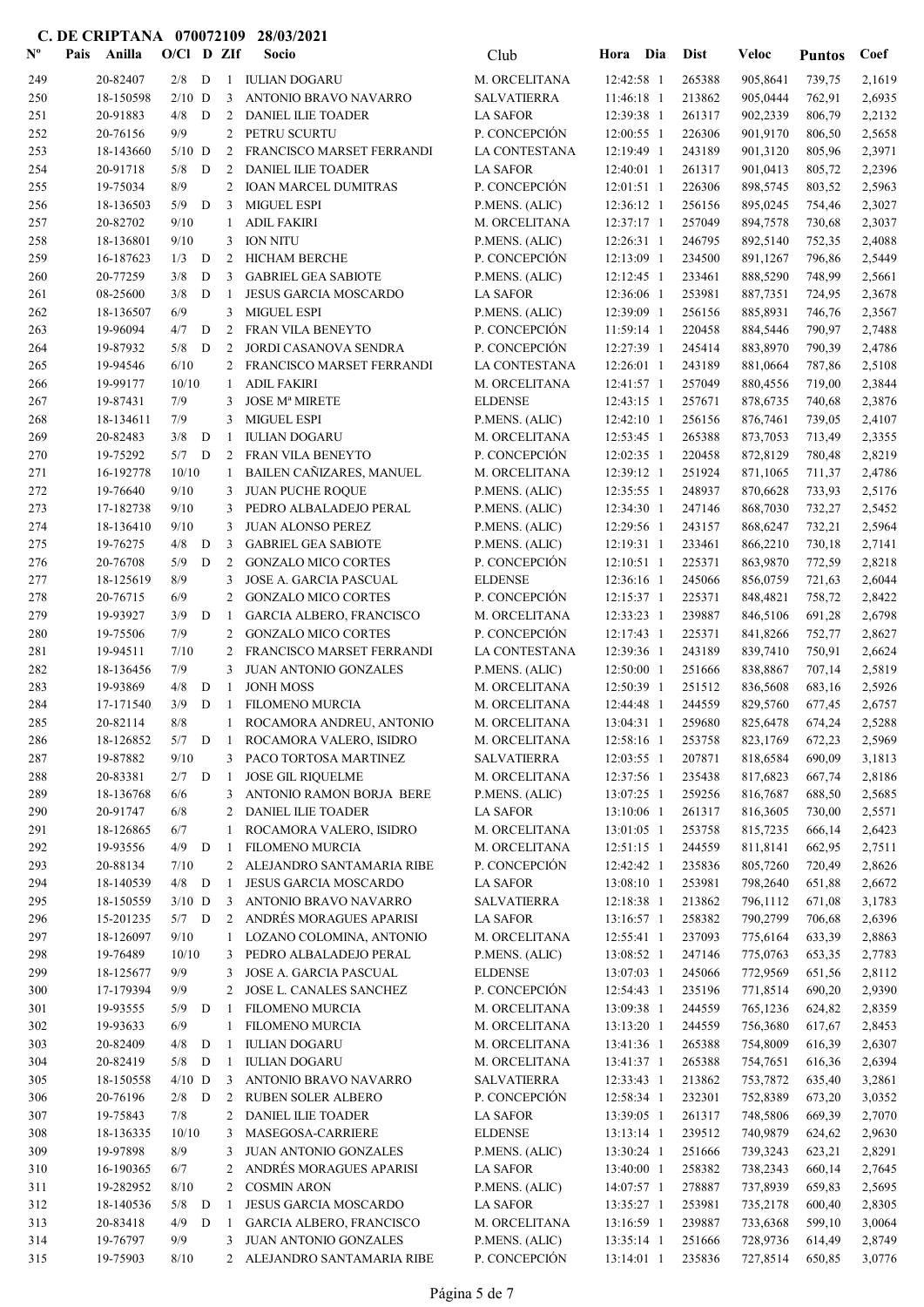| $N^{\text{o}}$ | Anilla<br>Pais         |              |   | $O/Cl$ D ZIf   | Socio                                               | Club                            | Hora                     | Dia        | <b>Dist</b>      | <b>Veloc</b>         | <b>Puntos</b>    | Coef             |
|----------------|------------------------|--------------|---|----------------|-----------------------------------------------------|---------------------------------|--------------------------|------------|------------------|----------------------|------------------|------------------|
| 316            | 20-77252               | 5/8          | D |                | 3 GABRIEL GEA SABIOTE                               | P.MENS. (ALIC)                  | 13:12:57 1               |            | 233461           | 722,9014             | 609,37           | 3,1188           |
| 317            | 18-140519              | 6/8          |   | 1              | JESUS GARCIA MOSCARDO                               | <b>LA SAFOR</b>                 | 13:43:01 1               |            | 253981           | 719,4589             | 587,53           | 2,8759           |
| 318            | 20-76433               | 3/8          | D | 2              | RUBEN SOLER ALBERO                                  | P. CONCEPCIÓN                   | 13:14:42 1               |            | 232301           | 715,4327             | 639,75           | 3,1542           |
| 319            | 18-136623              | 9/10         |   | 3              | RAUL CASTILLEJOS RUIZ                               | P.MENS. (ALIC)                  | 13:30:27 1               |            | 242266           | 711,6052             | 599,85           | 3,0340           |
| 320            | 19-93863               | 5/8          | D | -1             | <b>JONH MOSS</b>                                    | M. ORCELITANA                   | 13:45:22 1               |            | 251512           | 707,7535             | 577,97           | 2,9316           |
| 321            | 19-93985               | 3/7          | D | -1             | <b>JOSE GIL RIQUELME</b>                            | M. ORCELITANA                   | 13:25:52 1               |            | 235438           | 700,9865             | 572,44           | 3,1415           |
| 322            | 19-87817               | 10/10        |   |                | 3 PACO TORTOSA MARTINEZ                             | <b>SALVATIERRA</b>              | 12:47:44 1               |            | 207871           | 698,1785             | 588,53           | 3,5692           |
| 323            | 18-150551              | $5/10$ D     |   | 3              | ANTONIO BRAVO NAVARRO                               | <b>SALVATIERRA</b>              | 12:58:02 1               |            | 213862           | 694,2820             | 585,24           | 3,4800           |
| 324            | 19-94517               | 8/10         |   | 2              | FRANCISCO MARSET FERRANDI                           | <b>LA CONTESTANA</b>            | 13:44:06 1               |            | 243189           | 686,7806             | 614,13           | 3,0698           |
| 325            | 18-136838              | 10/10        |   | 3              | <b>ION NITU</b>                                     | P.MENS. (ALIC)                  | 13:49:24 1               |            | 246795           | 686,6861             | 578,84           | 3,0343           |
| 326            | 19-93529               | 7/9          |   | 1              | FILOMENO MURCIA                                     | M. ORCELITANA                   | 13:46:41 1               |            | 244559           | 685,6474             | 559,91           | 3,0715           |
| 327            | 19-75520               | 8/9          |   | 2              | <b>GONZALO MICO CORTES</b>                          | P. CONCEPCIÓN                   | 13:19:36 1               |            | 225371           | 683,7712             | 611,43           | 3,3432           |
| 328            | 20-76192               | 4/8          | D | 2              | RUBEN SOLER ALBERO                                  | P. CONCEPCIÓN                   | 13:43:35 1               |            | 232301           | 656,9908             | 587,49           | 3,2534           |
| 329            | 18-143674              | 9/10         |   | 2              | FRANCISCO MARSET FERRANDI                           | LA CONTESTANA                   | 14:00:49 1               |            | 243189           | 655,8200             | 586,44           | 3,1172           |
| 330            | 20-87965               | 6/10         |   | 3              | ANTONIO BRAVO NAVARRO                               | <b>SALVATIERRA</b>              | 13:19:02 1               |            | 213862           | 649,9706             | 547,89           | 3,5554           |
| 331            | 20-76497               | 6/7          |   | 2              | FRAN VILA BENEYTO                                   | P. CONCEPCIÓN                   | 13:31:35 1               |            | 220458           | 645,4003             | 577,12           | 3,4595           |
| 332            | 19-94275               | 9/9          |   | 2              | <b>GONZALO MICO CORTES</b>                          | P. CONCEPCIÓN                   | 13:52:01 1               |            | 225371           | 622,5432             | 556,68           | 3,3943           |
| 333            | 18-127244              | 9/10         |   | 1              | <b>CAMELIA CRUCITA</b>                              | M. ORCELITANA                   | 14:50:00 1               |            | 259680           | 618,2857             | 504,91           | 2,9547           |
| 334            | 19-76259               | 6/8          |   | 3              | <b>GABRIEL GEA SABIOTE</b>                          | P.MENS. (ALIC)                  | 14:12:59 1               |            | 233461           | 609,5853             | 513,85           | 3,2964           |
| 335            | 19-93527               | 8/9          |   | 1              | <b>FILOMENO MURCIA</b>                              | M. ORCELITANA                   | 14:36:57 1               |            | 244559           | 600,9559             | 490,75           | 3,1563           |
| 336            | 20-76528               | 6/8          |   | 2              | JORDI CASANOVA SENDRA                               | P. CONCEPCIÓN                   | 14:43:24 1               |            | 245414           | 593,6478             | 530,85           | 3,1546           |
| 337            | 20-77384               | 9/10         |   | 2              | <b>COSMIN ARON</b>                                  | P.MENS. (ALIC)                  | 15:45:19 1               |            | 278887           | 586,7394             | 524,67           | 2,7843           |
| 338            | 20-82100               | 10/10        |   | 1              | <b>CAMELIA CRUCITA</b>                              | M. ORCELITANA                   | $15:15:33$ 1             |            | 259680           | 582,8302             | 475,95           | 2,9991           |
| 339            | 19-87433               | 8/9          |   | 3              | <b>JOSE Mª MIRETE</b>                               | <b>ELDENSE</b>                  | 15:17:35 1               |            | 257671           | 575,6939             | 485,28           | 3,0314           |
| 340            | 19-87409               | 9/9          |   | 3              | <b>JOSE Mª MIRETE</b>                               | <b>ELDENSE</b>                  | 15:27:27 1               |            | 257671           | 563,2769             | 474,81           | 3,0404           |
| 341            | 20-77388               | 10/10        |   | 2              | <b>COSMIN ARON</b>                                  | P.MENS. (ALIC)                  | 16:07:36 1               |            | 278887           | 560,4642             | 501,17           | 2,8173           |
| 342            | 19-93505               | 9/9          |   | 1              | <b>FILOMENO MURCIA</b>                              | M. ORCELITANA                   | 15:08:34 1               |            | 244559           | 557,6324             | 455,37           | 3,2222           |
| 343<br>344     | 18-126849<br>17-183214 | 5/9<br>10/10 | D | -1             | GARCIA ALBERO, FRANCISCO<br><b>JUAN PUCHE ROQUE</b> | M. ORCELITANA                   | 15:03:13 1               |            | 239887<br>248937 | 553,7345<br>547,6961 | 452,19           | 3,2946<br>3,1840 |
| 345            | 19-75291               | 7/7          |   | 3<br>2         | FRAN VILA BENEYTO                                   | P.MENS. (ALIC)<br>P. CONCEPCIÓN | 15:24:31 1<br>14:34:03 1 |            | 220458           | 545,6206             | 461,68<br>487,90 | 3,6058           |
| 346            | 19-93932               | 6/9          |   | 1              | GARCIA ALBERO, FRANCISCO                            | M. ORCELITANA                   | 15:11:24 1               |            | 239887           | 543,4685             | 443,81           | 3,3234           |
| 347            | 20-77242               | 7/8          |   | 3              | <b>GABRIEL GEA SABIOTE</b>                          | P.MENS. (ALIC)                  | 15:05:39 1               |            | 233461           | 535,8912             | 451,73           | 3,4247           |
| 348            | 20-83408               | 7/9          |   | 1              | GARCIA ALBERO, FRANCISCO                            | M. ORCELITANA                   | 15:25:06 1               |            | 239887           | 527,1083             | 430,45           | 3,3426           |
| 349            | 19-76625               | 10/10        |   | 3              | RAUL CASTILLEJOS RUIZ                               | P.MENS. (ALIC)                  | 15:30:02 1               |            | 242266           | 526,6271             | 443,92           | 3,3193           |
| 350            | 19-93900               | 6/8          |   | -1             | <b>JONH MOSS</b>                                    | M. ORCELITANA                   | 15:48:54 1               |            | 251512           | 525,1869             | 428,88           | 3,2064           |
| 351            | 19-75372               | 7/8          |   | 2              | JORDI CASANOVA SENDRA                               | P. CONCEPCIÓN                   | 15:42:09 1               |            | 245414           | 519,7797             | 464,79           | 3,2955           |
| 352            | 20-89037               | 10/10        |   | $\overline{2}$ | FRANCISCO MARSET FERRANDI                           | LA CONTESTANA                   | 15:48:16 1               |            | 243189           | 508,4799             | 454,69           | 3,3351           |
| 353            | 20-77258               | $8/8$        |   |                | 3 GABRIEL GEA SABIOTE                               | P.MENS. (ALIC)                  |                          | 15:30:10 1 | 233461           | 507,3401             | 427,66           | 3,4839           |
| 354            | 16-189523              | 10/10        |   |                | 3 FERMIN MARTINEZ GARCIA                            | P.MENS. (ALIC)                  | $16:07:19$ 1             |            | 249626           | 501,9458             | 423,11           | 3,2676           |
| 355            | 20-77789               | 10/10        |   | 3              | <b>JUAN ALONSO PEREZ</b>                            | P.MENS. (ALIC)                  | 15:59:15 1               |            | 243157           | 496,9995             | 418,94           | 3,3640           |
| 356            | 20-91730               | 8/8          |   | 2              | DANIEL ILIE TOADER                                  | <b>LA SAFOR</b>                 | $16:42:55$ 1             |            | 261317           | 490,3525             | 438,48           | 3,1390           |
| 357            | 18-134127              | $5/8$ D      |   |                | 2 RUBEN SOLER ALBERO                                | P. CONCEPCIÓN                   | 15:47:03 1               |            | 232301           | 486,9531             | 435,44           | 3,5410           |
| 358            | 20-76286               | 6/8          |   |                | 2 RUBEN SOLER ALBERO                                | P. CONCEPCIÓN                   | 15:47:32 1               |            | 232301           | 486,4603             | 435,00           | 3,5509           |
| 359            | 17-180802              | 7/10         |   |                | 3 ANTONIO BRAVO NAVARRO                             | <b>SALVATIERRA</b>              | 15:33:56 1               |            | 213862           | 460,9757             | 388,58           | 3,8679           |
| 360            | 20-66519               | 6/8          |   | 1              | <b>IULIAN DOGARU</b>                                | M. ORCELITANA                   | 17:36:45 1               |            | 265388           | 452,3017             | 369,36           | 3,1256           |
| 361            | 19-84204               | 7/7          |   | 2              | ANDRÉS MORAGUES APARISI                             | <b>LA SAFOR</b>                 | 17:30:19 1               |            | 258382           | 445,2431             | 398,14           | 3,2193           |
| 362            | 18-136693              | 8/9          |   | 3              | MIGUEL ESPI                                         | P.MENS. (ALIC)                  | $17:27:11$ 1             |            | 256156           | 443,8035             | 374,10           | 3,2562           |
| 363            | 18-150560              | 8/10         |   | 3              | ANTONIO BRAVO NAVARRO                               | <b>SALVATIERRA</b>              | 15:53:08 1               |            | 213862           | 442,6563             | 373,13           | 3,9110           |
| 364            | 18-134595              | 9/10         |   | 3              | JUAN JESUS GARCIA SEPULCR                           | P.MENS. (ALIC)                  | 17:05:28 1               |            | 244343           | 439,8878             | 370,80           | 3,4325           |
| 365            | 18-134796              | 9/10         |   | 2              | ALEJANDRO SANTAMARIA RIBE                           | P. CONCEPCIÓN                   | 17:02:54 1               |            | 235836           | 426,5437             | 381,42           | 3,5661           |
| 366            | 18-143925              | $2/5$ D      |   | 2              | <b>JESUS PEREZ HERNANDEZ</b>                        | LA CONTESTANA                   | 17:25:37 1               |            | 244816           | 425,3108             | 380,32           | 3,4447           |
| 367            | 20-89228               | 3/5          | D |                | 2 JESUS PEREZ HERNANDEZ                             | LA CONTESTANA                   | 17:27:15 1               |            | 244816           | 424,1074             | 379,24           | 3,4541           |
| 368            | 19-93933               | 8/9          |   | $\mathbf{1}$   | GARCIA ALBERO, FRANCISCO                            | M. ORCELITANA                   | 17:25:16 1               |            | 239887           | 417,0014             | 340,53           | 3,5347           |
| 369            | 20-89239               | 7/8          |   |                | 2 RUBEN SOLER ALBERO                                | P. CONCEPCIÓN                   | 17:15:28 1               |            | 232301           | 410,8129             | 367,35           | 3,6600           |
| 370            | 20-87967               | 9/10         |   | 3              | ANTONIO BRAVO NAVARRO                               | <b>SALVATIERRA</b>              | 16:30:38 1               |            | 213862           | 410,7728             | 346,26           | 3,9864           |
| 371            | 18-140501              | 7/8          |   | -1             | <b>JESUS GARCIA MOSCARDO</b>                        | LA SAFOR                        | 18:08:49 1               |            | 253981           | 410,4301             | 335,16           | 3,3658           |
| 372            | 19-75026               | 9/9          |   | $\mathbf{2}$   | <b>IOAN MARCEL DUMITRAS</b>                         | P. CONCEPCIÓN                   | 17:02:31 1               |            | 226306           | 409,5913             | 366,26           | 3,7875           |
| 373            | 19-97850               | 9/9          |   | 3              | <b>MIGUEL ESPI</b>                                  | P.MENS. (ALIC)                  | 18:18:00 1               |            | 256156           | 407,8917             | 343,83           | 3,3552           |
| 374            | 20-82414               | 7/8          |   | 1              | <b>IULIAN DOGARU</b>                                | M. ORCELITANA                   | 18:50:12 1               |            | 265388           | 401,9812             | 328,26           | 3,2471           |
| 375            | 17-173110              | 8/8          |   | 1              | <b>JESUS GARCIA MOSCARDO</b>                        | <b>LA SAFOR</b>                 | 18:37:31 1               |            | 253981           | 392,2386             | 320,31           | 3,4020           |
| 376            | 18-134062              | 8/8          |   | 2              | JORDI CASANOVA SENDRA                               | P. CONCEPCIÓN                   | 18:22:50 1               |            | 245414           | 387,8019             | 346,77           | 3,5302           |
| 377            | 18-151766              | 9/9          |   | 1              | GARCIA ALBERO, FRANCISCO                            | M. ORCELITANA                   | 18:26:39 1               |            | 239887           | 376,7957             | 307,70           | 3,6211           |
| 378            | 20-84423               | 2/3          | D | 2              | <b>HICHAM BERCHE</b>                                | P. CONCEPCIÓN                   | 18:27:59 1               |            | 234500           | 367,5645             | 328,68           | 3,7141           |
| 379            | 20-83387               | 4/7          | D | -1             | <b>JOSE GIL RIQUELME</b>                            | M. ORCELITANA                   | 18:38:59 1               |            | 235438           | 362,7797             | 296,25           | 3,7091           |
| 380            | 19-75581               | 10/10        |   |                | 2 ALEJANDRO SANTAMARIA RIBE                         | P. CONCEPCIÓN                   | 18:44:30 1               |            | 235836           | 360,3300             | 322,21           | 3,7126           |
| 381            | 17-171326              | $5/7$ D      |   | -1             | <b>JOSE GIL RIQUELME</b>                            | M. ORCELITANA                   | 18:48:57 1               |            | 235438           | 357,2927             | 291,77           | 3,7287           |
| 382            | 20-76282               | 8/8          |   |                | 2 RUBEN SOLER ALBERO                                | P. CONCEPCIÓN                   | 18:54:08 1               |            | 232301           | 349,7807             | 312,78           | 3,7890           |